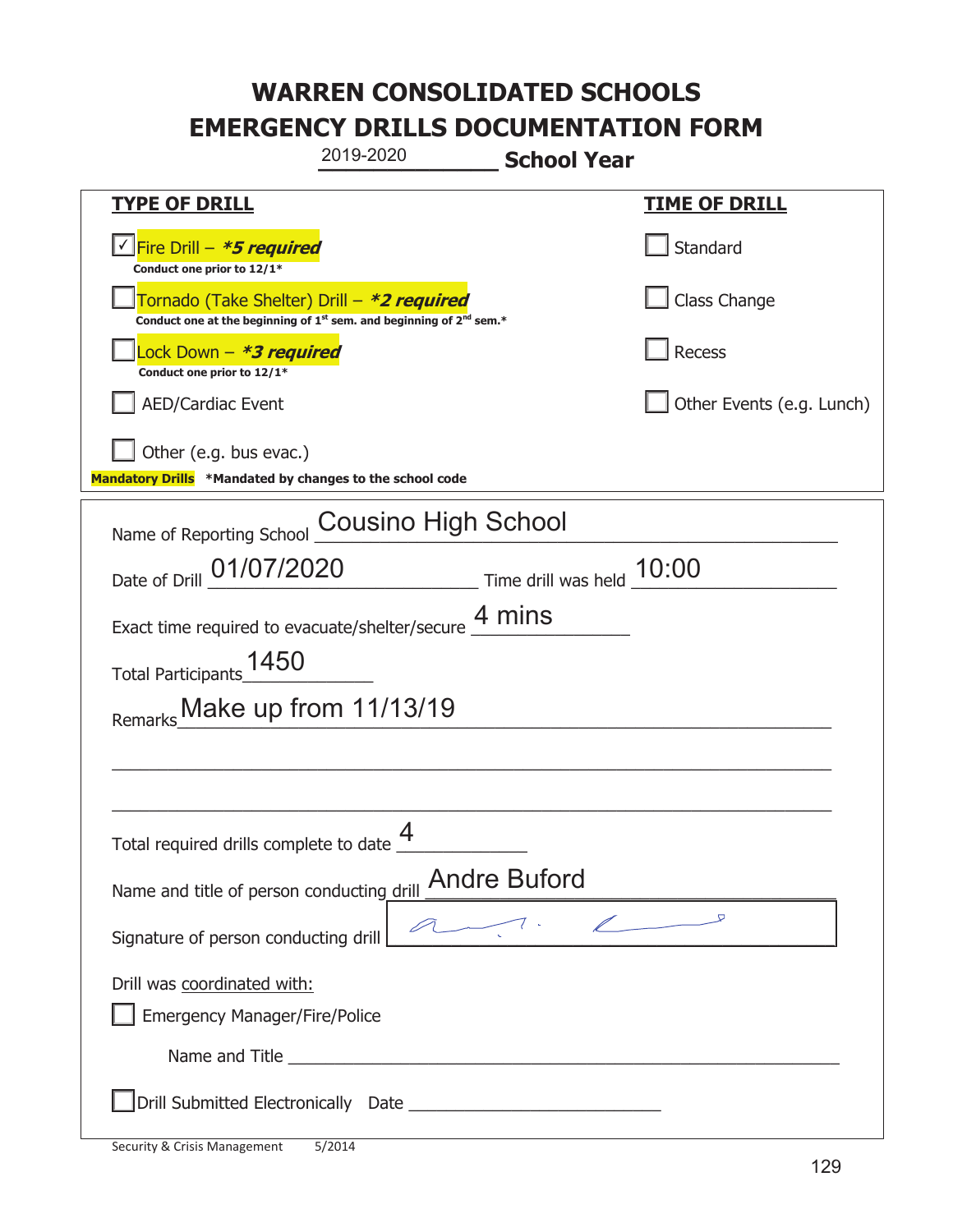| 2019-2020<br><b>School Year</b>                                                                                                           |                           |
|-------------------------------------------------------------------------------------------------------------------------------------------|---------------------------|
| <u>TYPE OF DRILL</u>                                                                                                                      | <b>TIME OF DRILL</b>      |
| <u>√ Fire Drill – <i>*5 required</i></u><br>Conduct one prior to 12/1*                                                                    | Standard                  |
| Tornado (Take Shelter) Drill – *2 required<br>Conduct one at the beginning of 1 <sup>st</sup> sem. and beginning of 2 <sup>nd</sup> sem.* | Class Change              |
| Lock Down - <b><i>*3 required</i></b><br>Conduct one prior to 12/1*                                                                       | Recess                    |
| <b>AED/Cardiac Event</b>                                                                                                                  | Other Events (e.g. Lunch) |
| Other (e.g. bus evac.)<br>Mandatory Drills *Mandated by changes to the school code                                                        |                           |
| <b>Cousino High School</b><br>Name of Reporting School                                                                                    |                           |
| Date of Drill 10/10/19<br>$\frac{1:30}{2}$ Time drill was held $\frac{1:30}{2}$                                                           |                           |
| Exact time required to evacuate/shelter/secure $2$ mins                                                                                   |                           |
| 1450<br>Total Participants                                                                                                                |                           |
| Remarks                                                                                                                                   |                           |
|                                                                                                                                           |                           |
| Total required drills complete to date $\frac{3}{2}$                                                                                      |                           |
| Name and title of person conducting drill <b>Andre Buford</b>                                                                             |                           |
| Signature of person conducting drill                                                                                                      |                           |
| Drill was coordinated with:<br><b>Emergency Manager/Fire/Police</b>                                                                       |                           |
|                                                                                                                                           |                           |
| $\sqrt{\phantom{a}}$ Drill Submitted Electronically Date $\underline{\phantom{a}}01/07/2020$                                              |                           |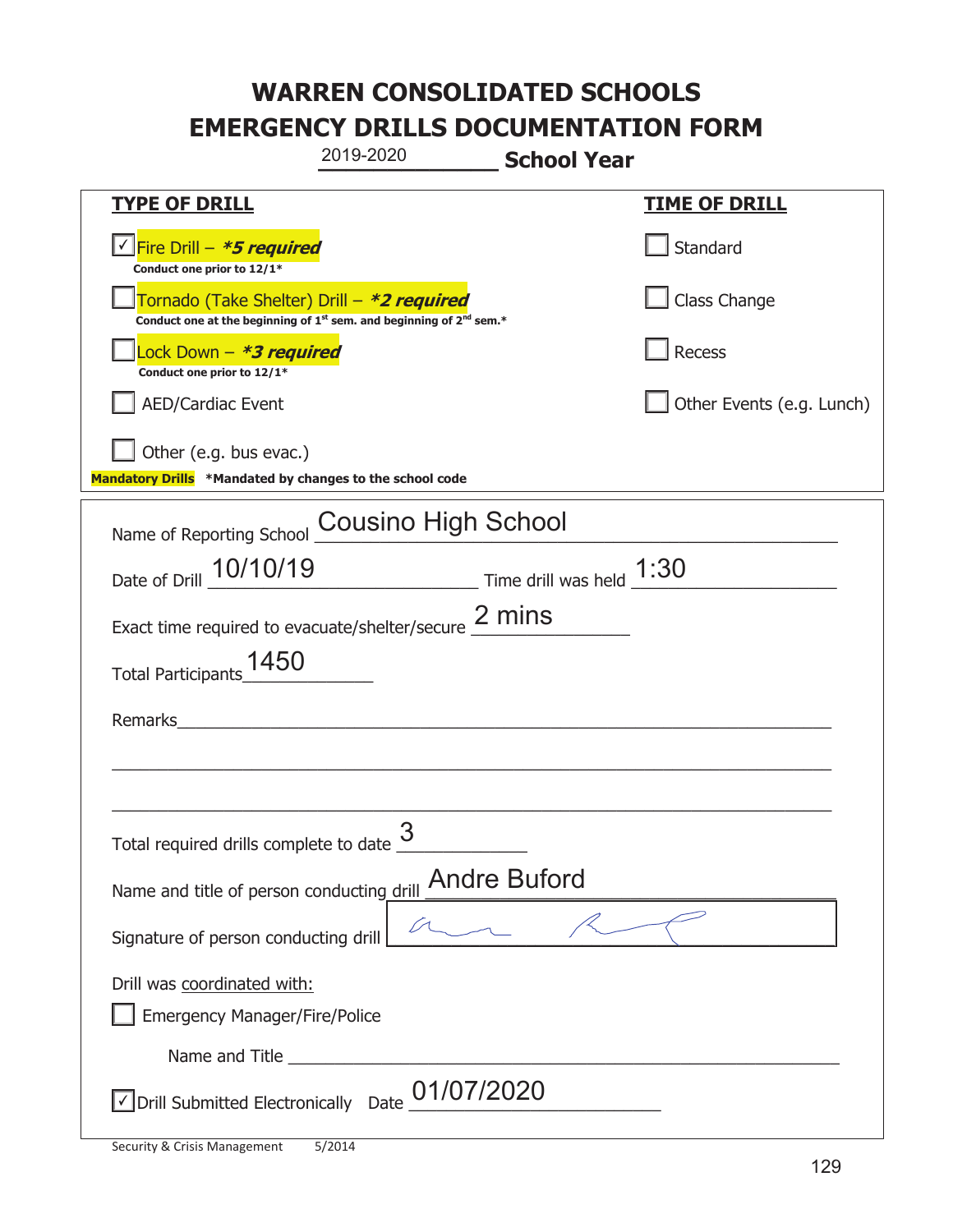| 2019-2020                                                                                                                                 | <b>School Year</b>        |
|-------------------------------------------------------------------------------------------------------------------------------------------|---------------------------|
| <b>TYPE OF DRILL</b>                                                                                                                      | <b>TIME OF DRILL</b>      |
| Fire Drill $-$ <i>*5 required</i><br>Conduct one prior to 12/1*                                                                           | Standard                  |
| Tornado (Take Shelter) Drill – *2 required<br>Conduct one at the beginning of 1 <sup>st</sup> sem. and beginning of 2 <sup>nd</sup> sem.* | Class Change              |
| Lock Down - <b>*3 required</b><br>Conduct one prior to 12/1*                                                                              | Recess                    |
| <b>AED/Cardiac Event</b>                                                                                                                  | Other Events (e.g. Lunch) |
| Other (e.g. bus evac.)<br>Mandatory Drills *Mandated by changes to the school code                                                        |                           |
| Name of Reporting School Cousino High School                                                                                              |                           |
| Date of Drill 10/08/2019 Time drill was held 12:00                                                                                        |                           |
|                                                                                                                                           |                           |
| 1450<br>Total Participants                                                                                                                |                           |
| Remarks<br><u> 1989 - Andrea Andrew Maria (h. 1989).</u>                                                                                  |                           |
|                                                                                                                                           |                           |
| Total required drills complete to date                                                                                                    |                           |
| Name and title of person conducting drill <b>Andre Buford</b>                                                                             |                           |
| Signature of person conducting drill                                                                                                      |                           |
| Drill was coordinated with:<br><b>Emergency Manager/Fire/Police</b>                                                                       |                           |
|                                                                                                                                           |                           |
|                                                                                                                                           |                           |

ı